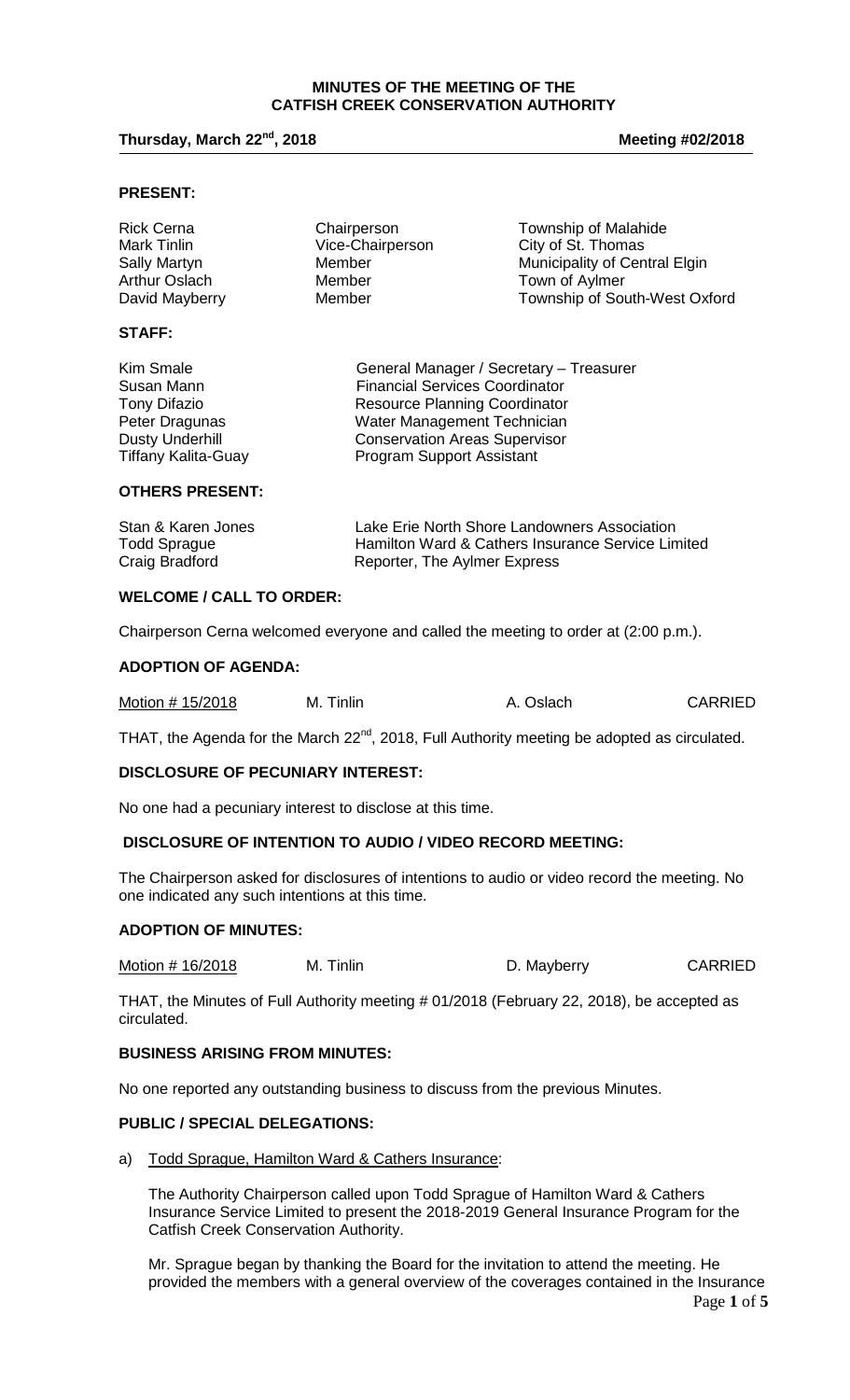Renewal Report prepared by the Cowan Company, noting that the level of coverages are virtually the same as those in the 2017-2018 Report. He mentioned two (2) Program Options which included coverage for the Unmanned Aerial Vehicles (Drones) and Cyber Risk to protect an Insured against the cost of a failure in technology or data breach as well as costs involved in restoring the organizations reputation.

Authority Chairperson Cerna thanked Todd for taking the time to attend the meeting and answering any questions regarding the General Insurance Program.

# **Mr. Sprague left the meeting at (2:17 p.m.).**

### **REPORTS:**

Report FA 01/2018 – Monthly Staff Reports, was presented, discussed, and resolved.

| Motion # 17/2018 | A. Oslach | M. Tinlin | <b>CARRIED</b> |
|------------------|-----------|-----------|----------------|
|------------------|-----------|-----------|----------------|

THAT, Staff Reports for the months of January and February, 2018, be noted and filed.

Report FA 02/2018 – January Summary of Revenue and Expenditures, was presented, discussed, and resolved.

Motion # 18/2018 M. Tinlin M. Tinlin D. Mayberry CARRIED

THAT, Report FA 02/2018, be noted and filed.

Report FA 03/2018 – February Summary of Revenue and Expenditures, was presented, discussed, and resolved.

Motion # 19/2018 A. Oslach S. Martyn S. Martyn

THAT, Report FA 03/2018, be noted and filed.

Report FA 04/2018 – Accounts Paid, was presented, discussed, and resolved.

Motion # 20/2018 S. Martyn A. Oslach CARRIED

THAT, Accounts Paid totaling \$10,061.27, be approved as presented in Report FA 04/2018.

Report FA 05/2018 – Accounts Payable, was presented, discussed, and resolved.

Motion # 21/2018 D. Mayberry A. Oslach CARRIED

THAT, Accounts Payable totaling \$55,929.41, be approved for payment as presented in Report FA 05/2018.

Report FA 06/2018 – Monthly Plan Review, was presented, discussed, and resolved.

Motion # 22/2018 A. Oslach M. Tinlin CARRIED

THAT, the Full Authority approve the Monthly Plan Review Report for the months of January and February, 2018.

Report FA 07/2018 – Grant Funding Agreement, was presented, discussed, and resolved.

Motion # 23/2018 S. Martyn M. Tinlin CARRIED

THAT, the Catfish Creek Conservation Authority enter into a Grant Funding Agreement with the Province of Ontario represented by the Minister of the Environment and Climate Change for the Great Lakes Guardian Community Fund.

Report FA 08/2018 – General Insurance Program, was presented, discussed, and resolved.

Motion # 24/2018 M. Tinlin A. Oslach CARRIED

THAT, the Catfish Creek Conservation Authority renew its 2018-2019 insurance coverage with Frank Cowan Company Limited through Hamilton Ward & Cathers Insurance Service Limited at a total cost of \$31,580.00, plus applicable taxes.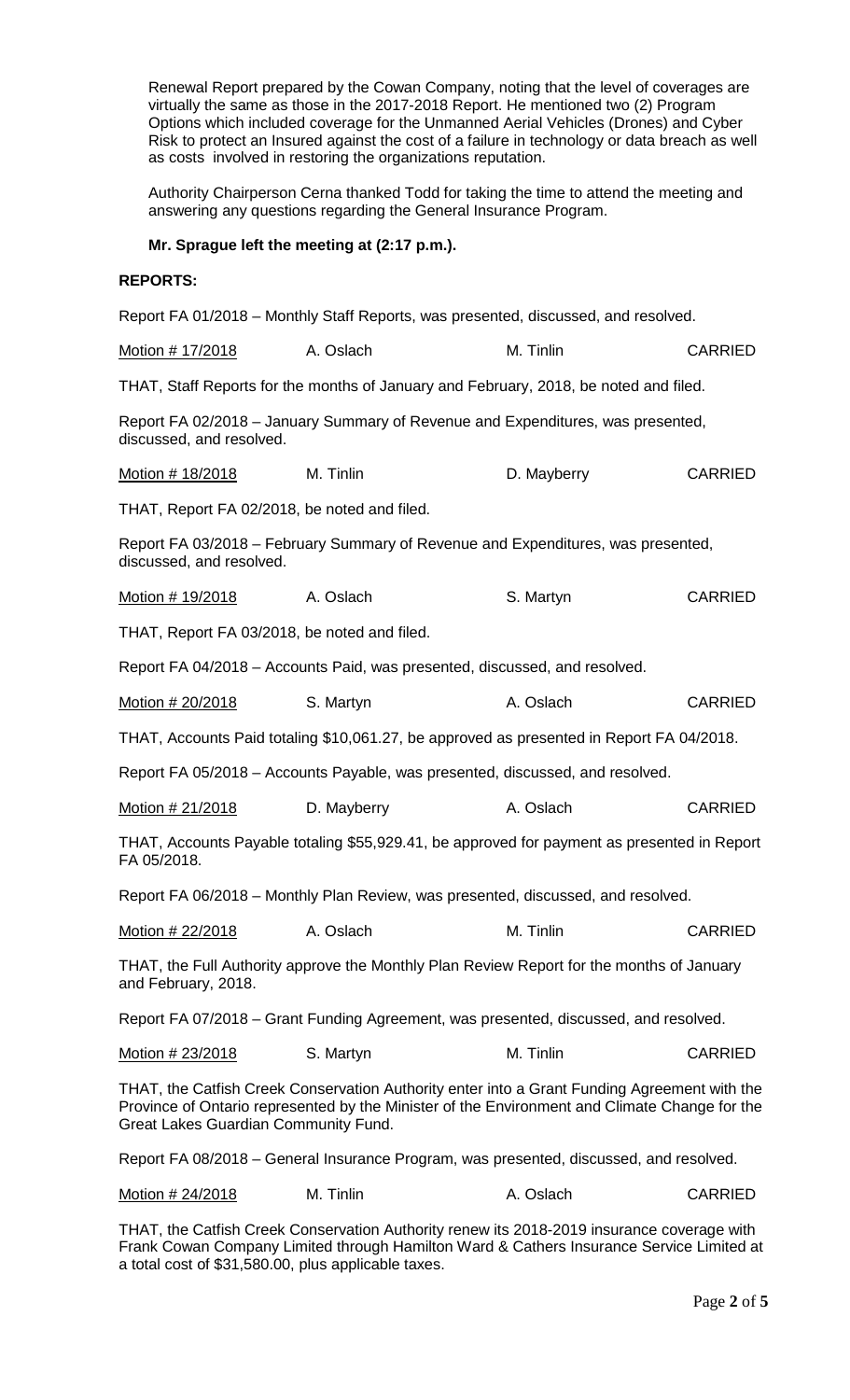Report FA 09/2018- Photocopier Lease, was presented, discussed, and resolved.

Motion # 25/2018 D. Mayberry CARRIED A. Oslach CARRIED

THAT, the Full Authority approve the lease of a Canon iR Adv C-5535i from Canon Canada for a 68 month term at a rate of \$620.83 per quarter, plus applicable taxes.

Report FA 10/2018 – Conservation Ontario's Provincial Pre-Budget Submission, was presented, discussed, and resolved.

Motion # 26/2018 S. Martyn A. Oslach CARRIED

THAT, Report FA 10/2018, be received as information at this time.

Report FA 11/2018 - WECI Capital Investment Program, was presented, discussed, and resolved.

Motion # 27/2018 S. Martyn CARRIED S. Martyn A. Oslach CARRIED

THAT, the Catfish Creek Conservation Authority supports the submission of the Rocabore Bay Flood Control Project Repairs to the Water and Erosion Control Infrastructure Capital Investment Program for rankling and funding consideration in 2018-2019.

Report FA 12/2018 - 2018 Final Budget and Municipal Levy, was presented, discussed, and resolved.

The General Manager / Secretary-Treasurer informed the Board that the Final Budget information contained in Report FA 12/2018, remained the same as the Preliminary Draft Budget that was presented and approved for circulation to the member municipalities at the Personnel / Finance Committee meeting held on February 1<sup>st</sup>, 2018.

Chairperson Cerna noted that a Recorded Vote was required in accordance with the Municipal Levy Regulation. He asked the General Manager / Secretary-Treasurer to read the following Motion.

Motion # 28/2018 D. Mayberry S. Martyn S. Martyn

THAT, the 2018 Catfish Creek Conservation Authority Budget totaling \$1,323,826.94, be adopted as presented; and further,

THAT, the 2018 Municipal General Levy in the amount of \$288,249.24 and the Special Plan Review Levy in the amount of \$8,250.00, be approved as presented.

| Member's Name        | Municipality                  | <b>CVA</b><br>Apportionment % | Yes          | No |
|----------------------|-------------------------------|-------------------------------|--------------|----|
| <b>Rick Cerna</b>    | Township of Malahide          | 36.1823                       | $\checkmark$ |    |
| <b>Arthur Oslach</b> | Town of Aylmer                | 27.0107                       | √            |    |
| <b>Sally Martyn</b>  | Municipality of Central Elgin | 27.2385                       |              |    |
| David Mayberry       | Township of South-West Oxford | 3.4851                        | √            |    |
| <b>Mark Tinlin</b>   | City of St. Thomas            | 6.0834                        |              |    |

Carried unanimously by 100% of the weighted vote in attendance.

Report FA 13/2018 - CCCA Committees, was presented, discussed, and resolved.

| Motion # 29/2018 | D. Mayberry | A. Oslach | <b>CARRIED</b> |
|------------------|-------------|-----------|----------------|
|------------------|-------------|-----------|----------------|

THAT, the Full Authority approve the Committee appointments for the year 2018, as outlined in Report FA 13/2018.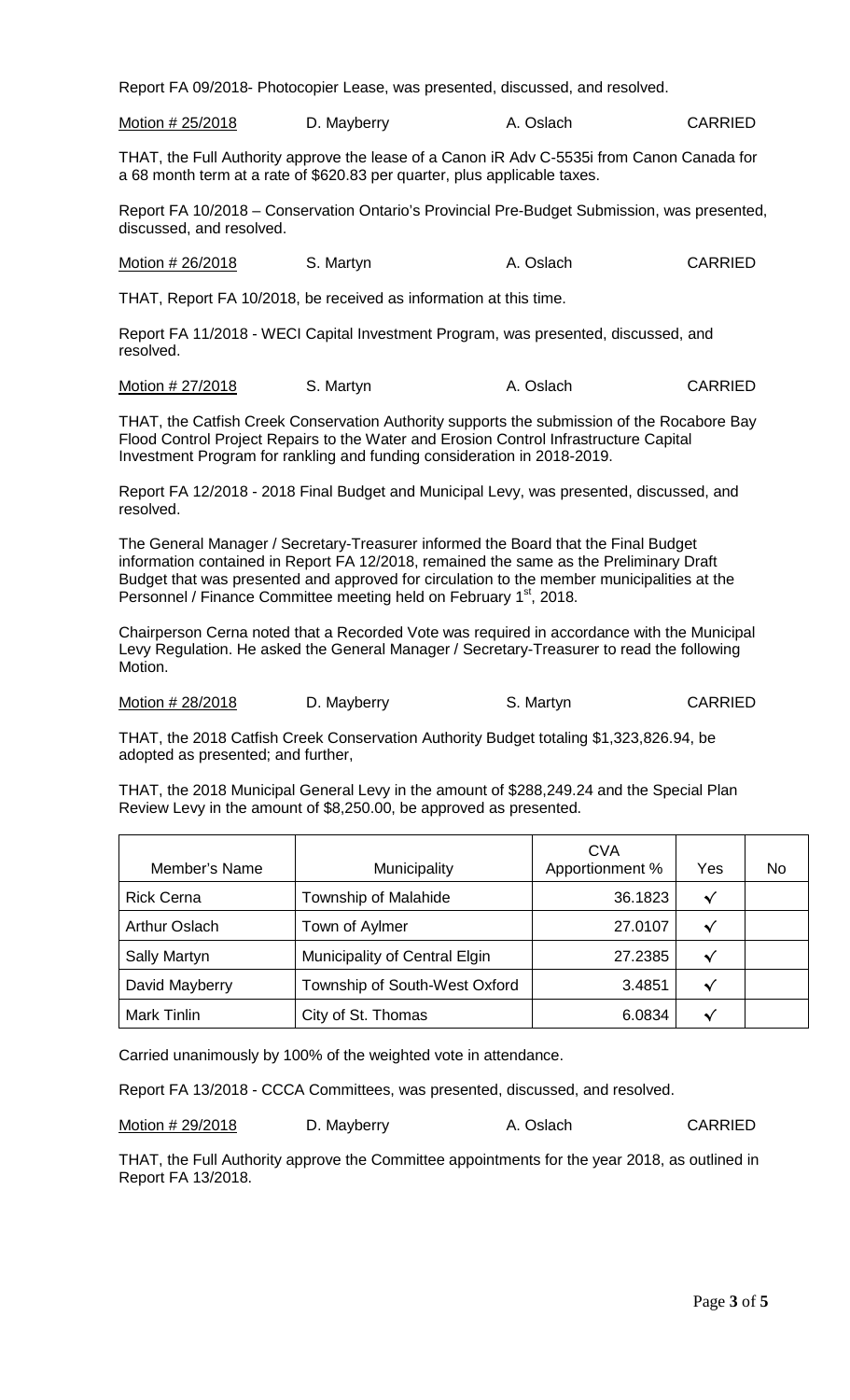Report FA 14/2018 - Catfish Creek Flooding at Port Bruce, was presented, discussed, and resolved.

In addition to the written report, the Water Management Technician showed several pictures of the two (2) most recent ice-related flood events in Port Bruce.

Motion # 30/2017 D. Mayberry S. Martyn S. Martyn

THAT, Report FA 14/2018, be received as information at this time.

# **GENERAL MANAGER / SECRETARY-TREASURER'S REPORT:**

a) Annual Meetings:

The General Manager / Secretary-Treasurer attended the Kettle Creek Conservation Authority (KCCA) Annual General Meeting (AGM) on February 21<sup>st</sup>, and the Long Point Region Conservation Authority (LPRCA) on February 23<sup>rd</sup>, 2018. City of St. Thomas Mayor Heather Jackson returned as the KCCA Chairperson and Norfolk County Councillor Michael Columbus is the new Chairperson of the LPRCA.

b) Hawkins Tract:

Human remains were discovered at the Hawkins Tract in South-West Oxford. OPP forensic investigators identified the remains as a missing London woman who was last seen in 2012.

c) Lake Erie Source Protection Region Management Committee:

The CCCA hosted the latest Lake Erie Source Protection Region Management Committee meeting on March  $6<sup>th</sup>$ , 2018. Chairperson Cerna acted as the Chair for the meeting.

d) Great Lakes Guardian Community Fund:

The General Manager / Secretary-Treasurer informed the members of a letter from the Minister of the Environment and Climate Change congratulating the CCCA as a grant recipient under the Great Lakes Guardian Community Fund.

#### **UNFINISHED BUSINESS:**

None

### **CHAIRPERSON'S / BOARD MEMBER'S REPORT:**

Member Oslach mentioned that he will be available at the Aylmer and East Elgin Home, Garden and Rec Show from April 13-15, 2018, to help distribute any printed information about the programs and services available to the public at the CCCA.

Member Martyn informed the Board that Celebrate Central Elgin will be hosting a Tree Planting Workshop at Lawton Park on April 28<sup>th</sup>, 2018.

### **NOTICE OF MOTIONS / NEW BUSINESS:**

a) Seasonal Employment Interviews:

The Interview Committee decided on Friday, April 27<sup>th</sup>, 2018, to conduct interviews for seasonal employment positions.